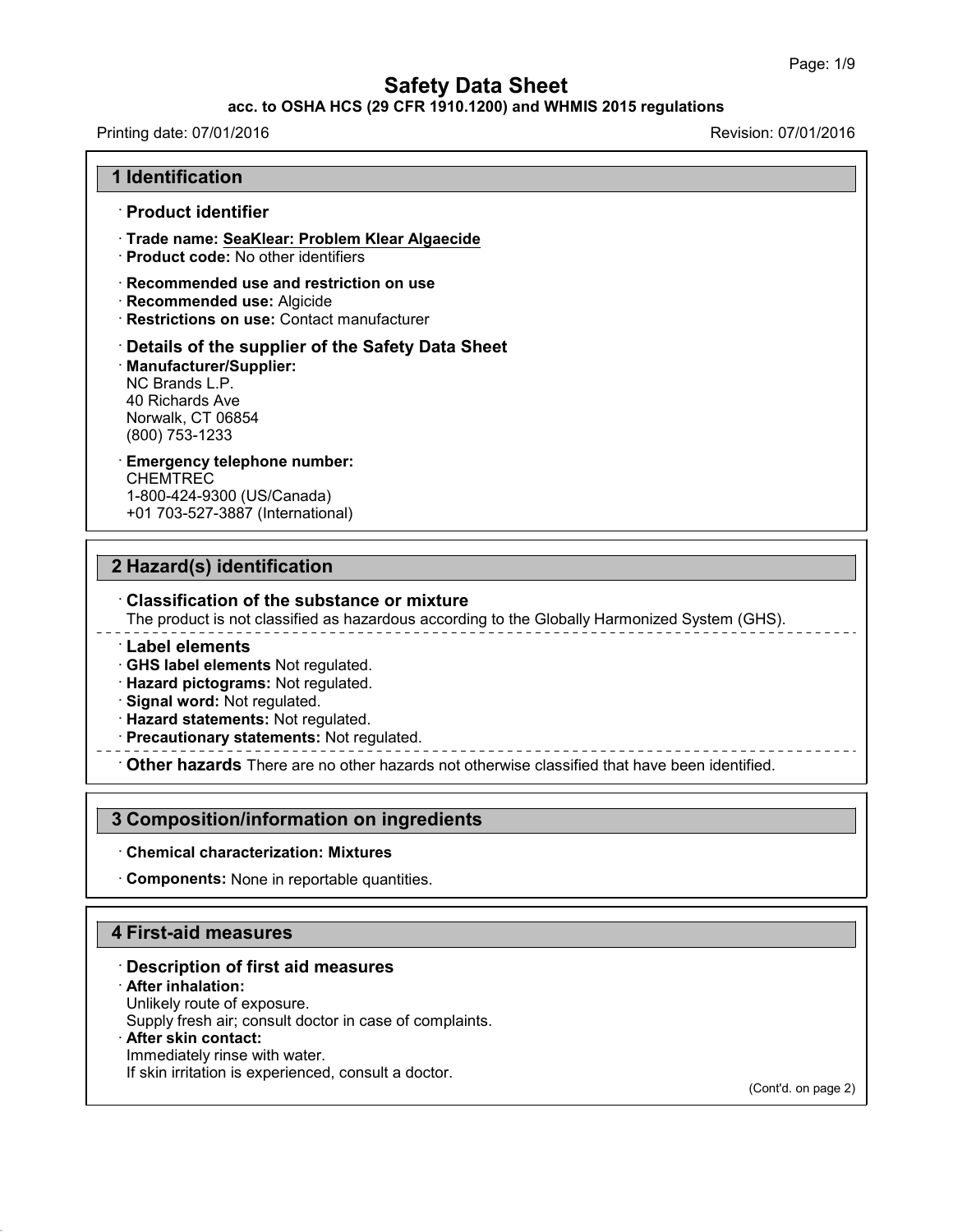**acc. to OSHA HCS (29 CFR 1910.1200) and WHMIS 2015 regulations**

Printing date: 07/01/2016 Revision: 07/01/2016

#### **Trade name: SeaKlear: Problem Klear Algaecide**

(Cont'd. of page 1)

· **After eye contact:** Remove contact lenses if worn, if possible.

Rinse opened eye for several minutes under running water. If symptoms persist, consult a doctor.

· **After swallowing:**

Rinse out mouth and then drink plenty of water.

Do not induce vomiting; immediately call for medical help.

· **Most important symptoms and effects, both acute and delayed:**

Slight irritant effect on eyes.

Gastric or intestinal disorders when ingested.

Diarrhea.

**Disorientation** 

Unconsciousness

· **Indication of any immediate medical attention and special treatment needed:**

Contains bromides. Consult literature for specific antidotes.

## **5 Fire-fighting measures**

· **Extinguishing media**

· **Suitable extinguishing agents:**

The product is not flammable.

Use fire fighting measures that suit the environment.

· **For safety reasons unsuitable extinguishing agents:** None.

· **Special hazards arising from the substance or mixture**

During heating or in case of fire poisonous gases are produced.

· **Advice for firefighters**

· **Protective equipment:**

Wear self-contained respiratory protective device.

Wear fully protective suit.

### **6 Accidental release measures**

· **Personal precautions, protective equipment and emergency procedures:**

Ensure adequate ventilation.

Use personal protective equipment as required.

· **Environmental precautions:**

Do not allow undiluted product or large quantities of it to reach ground water, water course or sewage system.

#### · **Methods and material for containment and cleaning up:**

Absorb with liquid-binding material (sand, diatomite, acid binders, universal binders, sawdust). Send for recovery or disposal in suitable receptacles.

### · **Reference to other sections:**

43.0

See Section 7 for information on safe handling.

See Section 8 for information on personal protection equipment.

See Section 13 for disposal information.

(Cont'd. on page 3)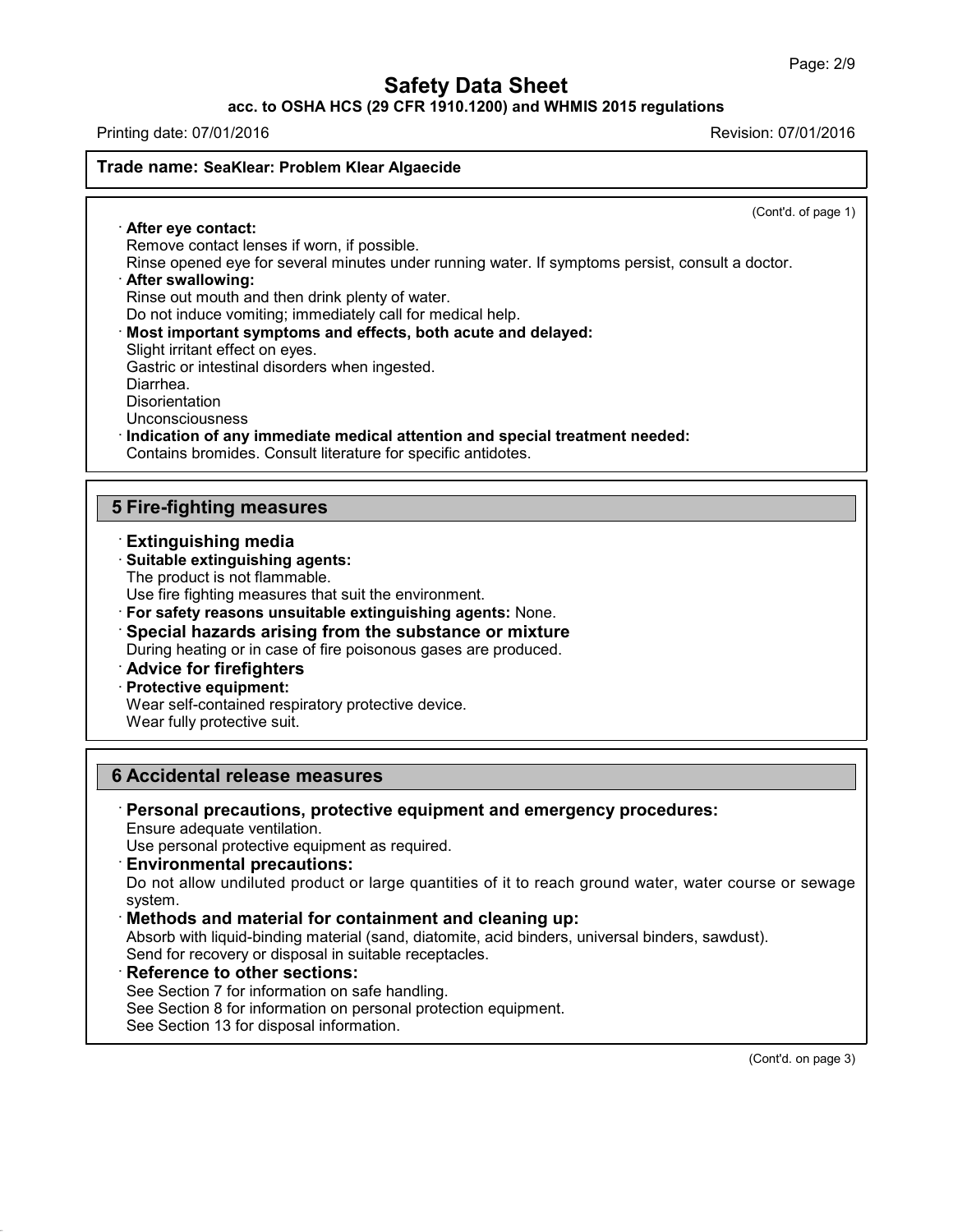**acc. to OSHA HCS (29 CFR 1910.1200) and WHMIS 2015 regulations**

Printing date: 07/01/2016 Revision: 07/01/2016

#### **Trade name: SeaKlear: Problem Klear Algaecide**

(Cont'd. of page 2)

## **7 Handling and storage**

#### · **Handling**

· **Precautions for safe handling:** Use only in well ventilated areas.

· **Information about protection against explosions and fires:**

Keep respiratory protective device available.

#### · **Conditions for safe storage, including any incompatibilities** · **Storage**

- · **Requirements to be met by storerooms and receptacles:** Store in a cool location.
- Store only in the original receptacle.
- · **Information about storage in one common storage facility:** Store away from foodstuffs.

Do not store together with oxidizing and acidic materials.

- · **Further information about storage conditions:** Keep containers tightly sealed.
- · **Specific end use(s):** No relevant information available.

## **8 Exposure controls/personal protection**

#### · **Control parameters**

· **Components with limit values that require monitoring at the workplace:** The product does not contain any relevant quantities of materials with critical values that have to be monitored at the workplace.

#### · **Exposure controls**

- · **Personal protective equipment:**
- · **General protective and hygienic measures:**
- The usual precautionary measures for handling chemicals should be followed.

Keep away from foodstuffs, beverages and feed.

Wash hands before breaks and at the end of work.

- Avoid contact with the eyes and skin.
- · **Engineering controls:** No relevant information available.
- · **Breathing equipment:** Not required under normal conditions of use.
- · **Protection of hands:**
- Gloves not required under normal conditions of use.
- Protection may be required for spills.
- · **Eye protection:**



Follow relevant national guidelines concerning the use of protective eyewear.

· **Body protection:**

43.0

Not required under normal conditions of use. Protection may be required for spills.

(Cont'd. on page 4)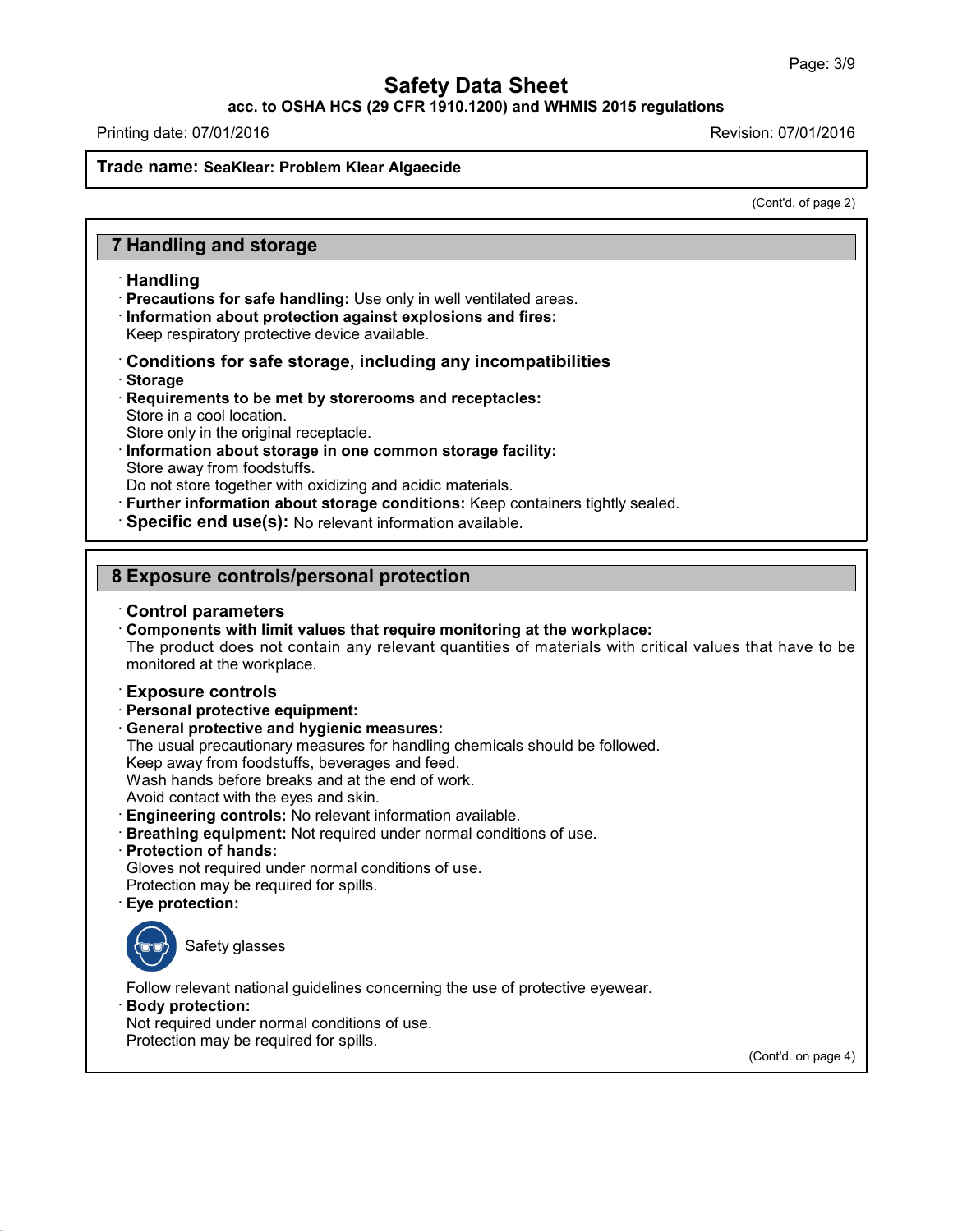**acc. to OSHA HCS (29 CFR 1910.1200) and WHMIS 2015 regulations**

Printing date: 07/01/2016 **Revision: 07/01/2016** Revision: 07/01/2016

43.0

**Trade name: SeaKlear: Problem Klear Algaecide**

(Cont'd. of page 3)

## · **Limitation and supervision of exposure into the environment** Avoid release to the environment.

· **Risk management measures** See Section 7 for additional information.

| 9 Physical and chemical properties                         |                                               |  |
|------------------------------------------------------------|-----------------------------------------------|--|
| Information on basic physical and chemical properties      |                                               |  |
| · Appearance:                                              |                                               |  |
| Form:                                                      | Liquid                                        |  |
| Color:                                                     | <b>Blue</b>                                   |  |
| · Odor:                                                    | Odorless                                      |  |
| Odor threshold:                                            | Not determined.                               |  |
| $\cdot$ pH-value at 20 °C (68 °F):                         | $6 - 7$                                       |  |
| · Melting point/Melting range:                             | Not determined.                               |  |
| <b>Boiling point/Boiling range:</b>                        | 112 °C (234 °F)                               |  |
| · Flash point:                                             | Not applicable.                               |  |
| · Flammability (solid, gaseous):                           | Not applicable.                               |  |
| · Auto-ignition temperature:                               | Not determined.                               |  |
| <b>Decomposition temperature:</b>                          | Not determined.                               |  |
| · Danger of explosion:                                     | Product does not present an explosion hazard. |  |
| <b>Explosion limits</b>                                    |                                               |  |
| Lower:                                                     | Not determined.                               |  |
| Upper:                                                     | Not determined.                               |  |
| · Oxidizing properties:                                    | Not determined.                               |  |
| · Vapor pressure:                                          | Not determined.                               |  |
| · Density:                                                 |                                               |  |
| <b>Relative density:</b>                                   | Not determined.                               |  |
| Vapor density:                                             | Not determined.                               |  |
| <b>Evaporation rate:</b>                                   | Not determined.                               |  |
| · Solubility in / Miscibility with                         |                                               |  |
| Water:                                                     | Fully miscible.                               |  |
| · Partition coefficient (n-octanol/water): Not determined. |                                               |  |
| · Viscosity                                                |                                               |  |
| <b>Dynamic:</b>                                            | Not determined.                               |  |
| Kinematic:                                                 | Not determined.                               |  |
| <b>Other information</b>                                   | No relevant information available.            |  |

(Cont'd. on page 5)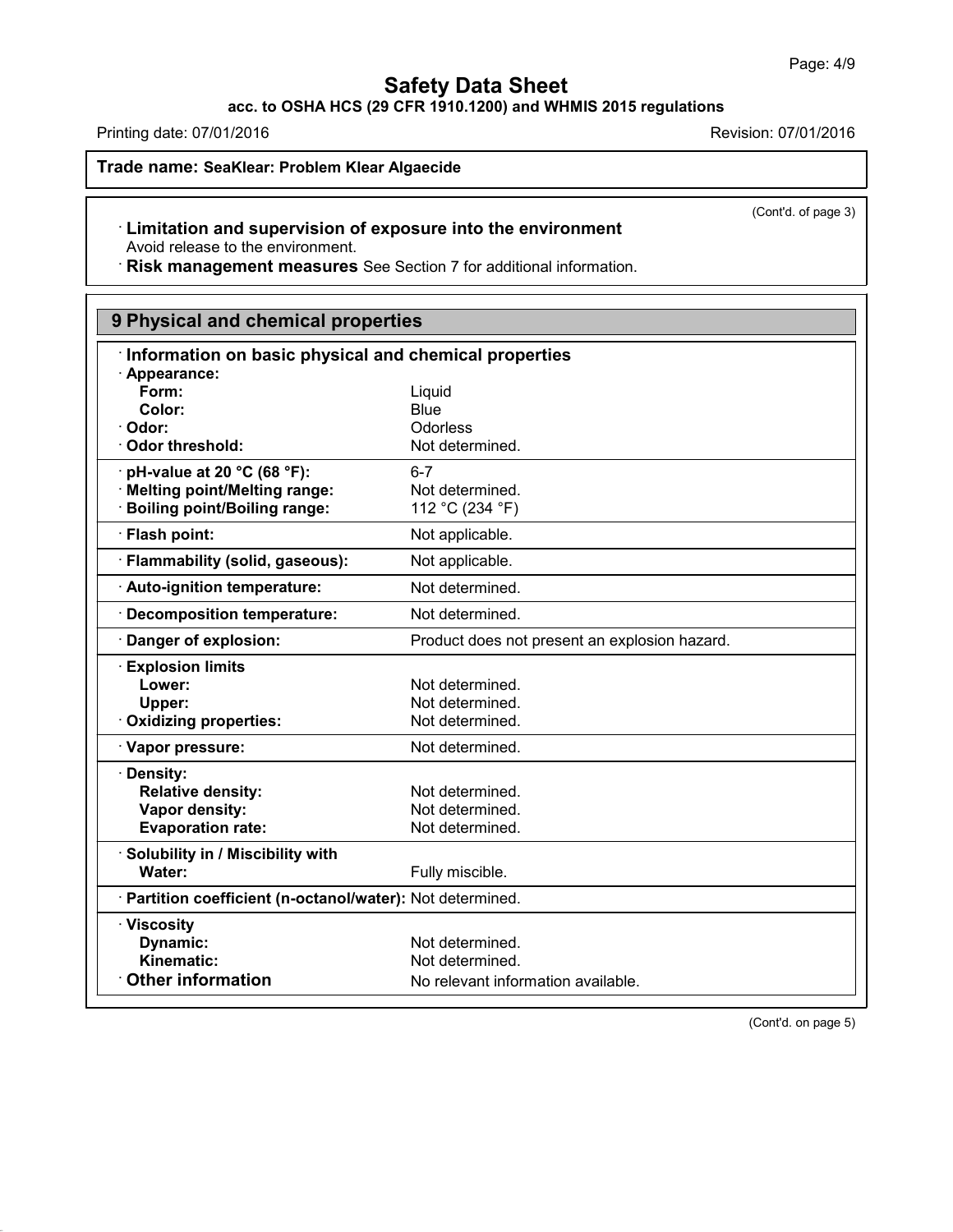### **acc. to OSHA HCS (29 CFR 1910.1200) and WHMIS 2015 regulations**

Printing date: 07/01/2016 Revision: 07/01/2016

#### **Trade name: SeaKlear: Problem Klear Algaecide**

(Cont'd. of page 4)

## **10 Stability and reactivity**

· **Reactivity:** No relevant information available.

· **Chemical stability:** Stable under normal temperatures and pressures.

· **Thermal decomposition / conditions to be avoided:**

No decomposition if used and stored according to specifications.

· **Possibility of hazardous reactions:**

Reacts with strong acids and oxidizing agents.

Contact with acids releases toxic gases.

Liquefied material may release toxic fumes.

· **Conditions to avoid:** No relevant information available.

· **Incompatible materials:** No relevant information available.

· **Hazardous decomposition products:**

Bromine

Hydrogen bromide

## **11 Toxicological information**

- · **Information on toxicological effects**
- · **Acute toxicity:**

· **LD/LC50 values that are relevant for classification:** None.

· **Primary irritant effect:**

· **On the skin:** Based on available data, the classification criteria are not met.

· **On the eye:** Slight irritant effect on eyes.

· **Sensitization:** Based on available data, the classification criteria are not met.

· **IARC (International Agency for Research on Cancer):**

None of the ingredients are listed.

## · **NTP (National Toxicology Program):**

None of the ingredients are listed.

· **OSHA-Ca (Occupational Safety & Health Administration):**

None of the ingredients are listed.

#### · **Probable route(s) of exposure:**

Ingestion.

43.0

Eye contact.

Skin contact.

- · **Acute effects (acute toxicity, irritation and corrosivity):** No relevant information available.
- · **Repeated dose toxicity:** No relevant information available.
- · **CMR effects (carcinogenity, mutagenicity and toxicity for reproduction)**
- · **Germ cell mutagenicity:** Based on available data, the classification criteria are not met.
- · **Carcinogenicity:** Based on available data, the classification criteria are not met.
- · **Reproductive toxicity:** Based on available data, the classification criteria are not met.
- · **STOT-single exposure:** Based on available data, the classification criteria are not met.

· **STOT-repeated exposure:** Based on available data, the classification criteria are not met.

(Cont'd. on page 6)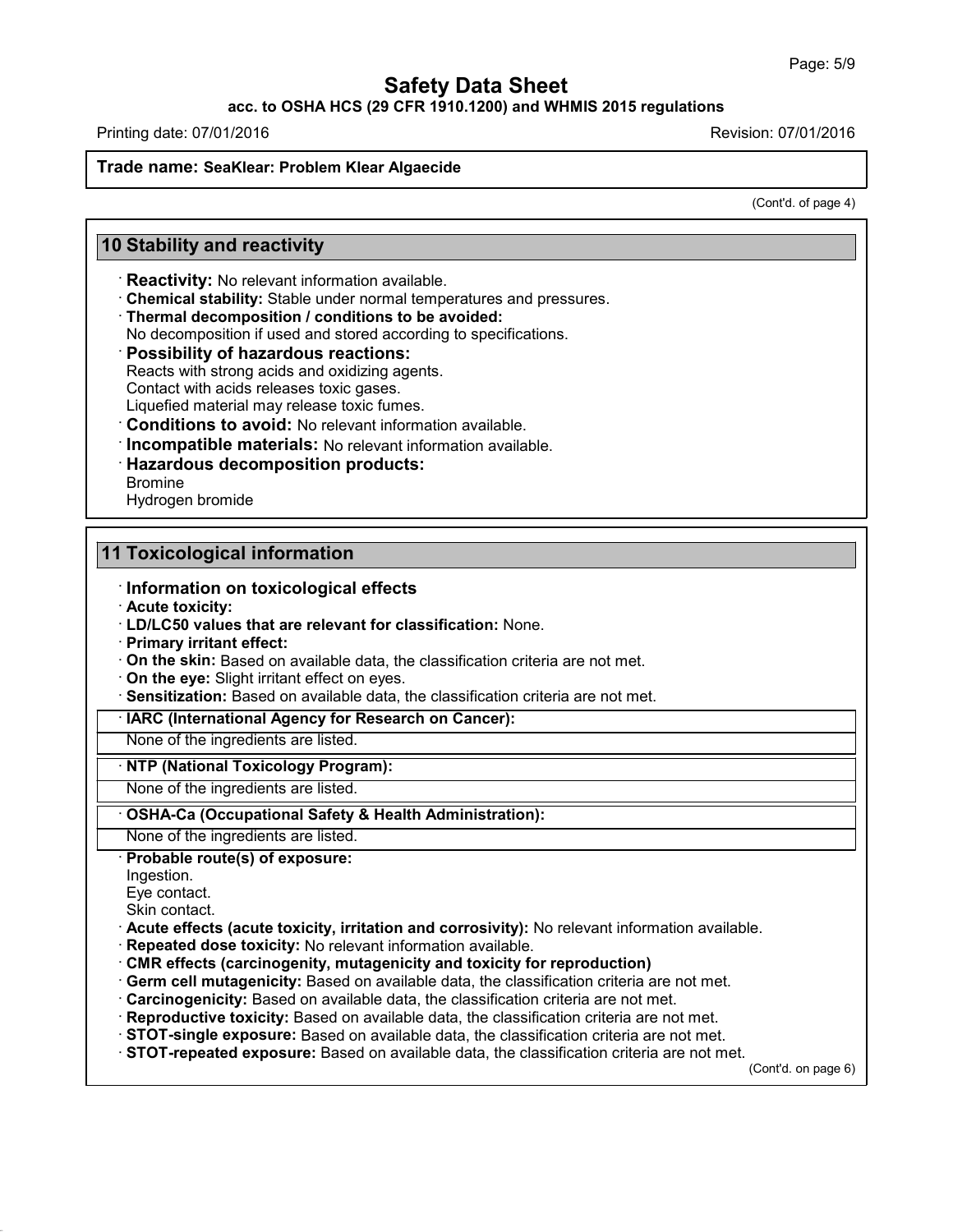**acc. to OSHA HCS (29 CFR 1910.1200) and WHMIS 2015 regulations**

Printing date: 07/01/2016 Revision: 07/01/2016

#### **Trade name: SeaKlear: Problem Klear Algaecide**

(Cont'd. of page 5)

· **Aspiration hazard:** Based on available data, the classification criteria are not met.

## **12 Ecological information**

- · **Toxicity**
- · **Aquatic toxicity** Harmful to aquatic life.
- · **Persistence and degradability** No relevant information available.
- · **Bioaccumulative potential:** No relevant information available.
- · **Mobility in soil:** No relevant information available.
- · **Ecotoxical effects:**
- · **Remark:** Very toxic for algae
- · **Additional ecological information**
- · **General notes:**

Do not allow undiluted product or large quantities of it to reach ground water, water course or sewage system.

- · **Results of PBT and vPvB assessment**
- · **PBT:** Not applicable.
- · **vPvB:** Not applicable.
- · **Other adverse effects:** No relevant information available.

### **13 Disposal considerations**

### · **Waste treatment methods**

#### · **Recommendation:**

The user of this material has the responsibility to dispose of unused material, residues and containers in compliance with all relevant local, state and federal laws and regulations regarding treatment, storage and disposal for hazardous and nonhazardous wastes.

PESTICIDE DISPOSAL: Pesticide wastes are acutely hazardous. Improper disposal of excess pesticide, spray mixture or rinsate is a violation of Federal law. If these wastes cannot be disposed of by use in accordance to label instructions, contact your Regional Office of the EPA for guidance.

Container Disposal: Nonrefillable container. Do not resue or refill this container. Rinse thoroughly and securely wrap empty container in several layers of newspaper before discarding in trash or offer for recycling, if available.

#### · **Uncleaned packagings**

43.0

· **Recommendation:** Disposal must be made according to official regulations.

| <b>14 Transport information</b>                   |                |                     |
|---------------------------------------------------|----------------|---------------------|
| <b>· UN-Number</b><br>DOT, ADR, IMDG, IATA        | Not regulated. |                     |
| UN proper shipping name<br>· DOT, ADR, IMDG, IATA | Not regulated. |                     |
|                                                   |                | (Cont'd. on page 7) |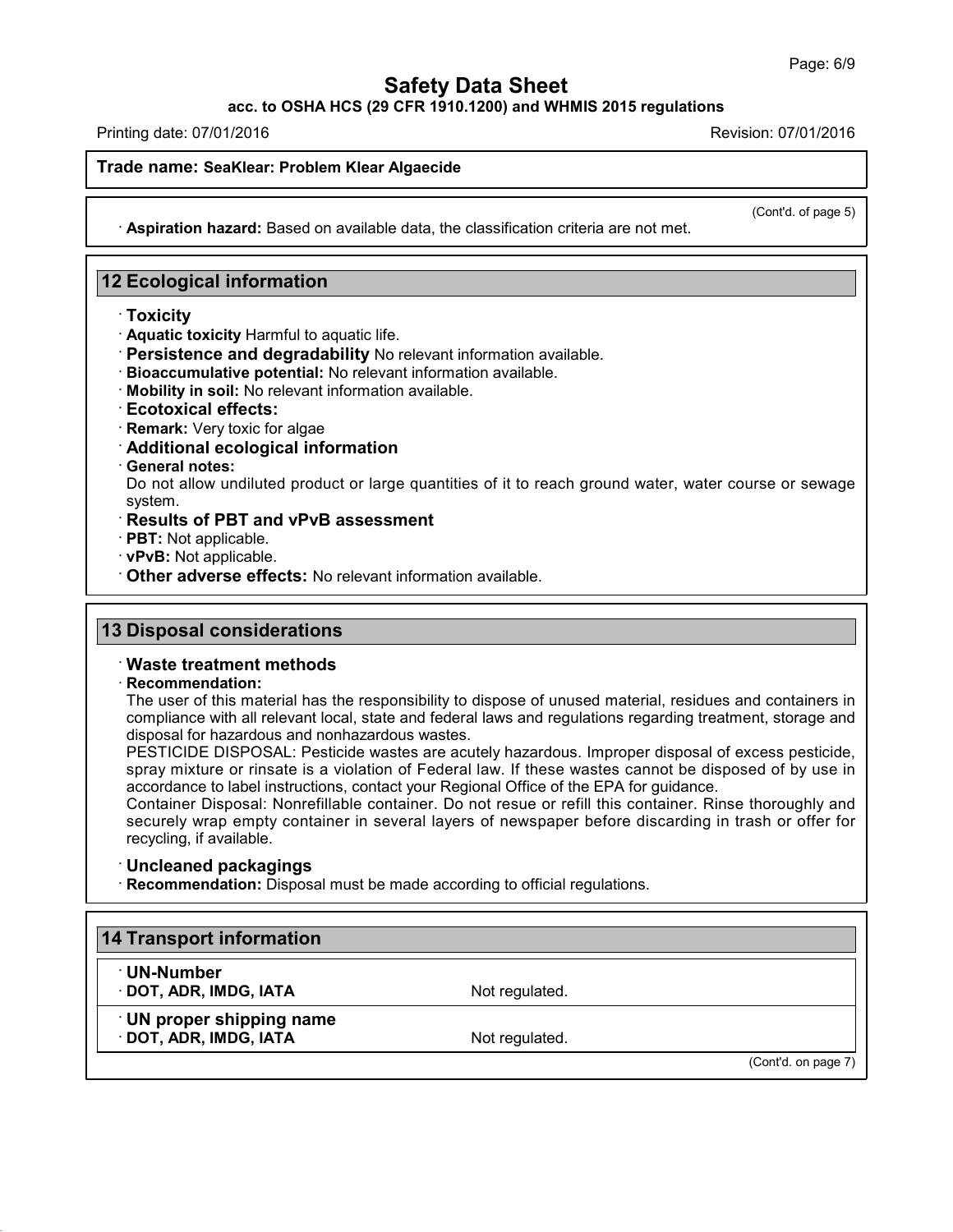#### **acc. to OSHA HCS (29 CFR 1910.1200) and WHMIS 2015 regulations**

Printing date: 07/01/2016 **Revision: 07/01/2016** 

**Trade name: SeaKlear: Problem Klear Algaecide**

|                                                                                   |                 | (Cont'd. of page 6) |
|-----------------------------------------------------------------------------------|-----------------|---------------------|
| Transport hazard class(es)                                                        |                 |                     |
| · DOT, ADR, IMDG, IATA<br>· Class                                                 | Not regulated.  |                     |
| <b>Packing group</b><br>· DOT, ADR, IMDG, IATA                                    | Not regulated.  |                     |
| <b>Environmental hazards</b><br>· Marine pollutant:                               | No              |                     |
| Special precautions for user                                                      | Not applicable. |                     |
| Transport in bulk according to Annex II of<br><b>MARPOL73/78 and the IBC Code</b> | Not applicable. |                     |

# **15 Regulatory information**

43.0

| Safety, health and environmental regulations/legislation specific for the substance or |  |
|----------------------------------------------------------------------------------------|--|
| mixture                                                                                |  |
| · United States (USA)<br>· SARA                                                        |  |
| · Section 302 (extremely hazardous substances):                                        |  |
| None of the ingredients are listed.                                                    |  |
| Section 355 (extremely hazardous substances):                                          |  |
| None of the ingredients are listed.                                                    |  |
| Section 313 (Specific toxic chemical listings):                                        |  |
| None of the ingredients are listed.                                                    |  |
| <b>TSCA (Toxic Substances Control Act)</b>                                             |  |
| All ingredients are listed.                                                            |  |
| · Proposition 65 (California)                                                          |  |
| Chemicals known to cause cancer:                                                       |  |
| None of the ingredients are listed.                                                    |  |
| Chemicals known to cause reproductive toxicity for females:                            |  |
| None of the ingredients are listed.                                                    |  |
| Chemicals known to cause reproductive toxicity for males:                              |  |
| None of the ingredients are listed.                                                    |  |
| Chemicals known to cause developmental toxicity:                                       |  |
| None of the ingredients are listed.                                                    |  |
| <b>Carcinogenic categories</b>                                                         |  |
| <b>EPA (Environmental Protection Agency):</b>                                          |  |
| None of the ingredients are listed.                                                    |  |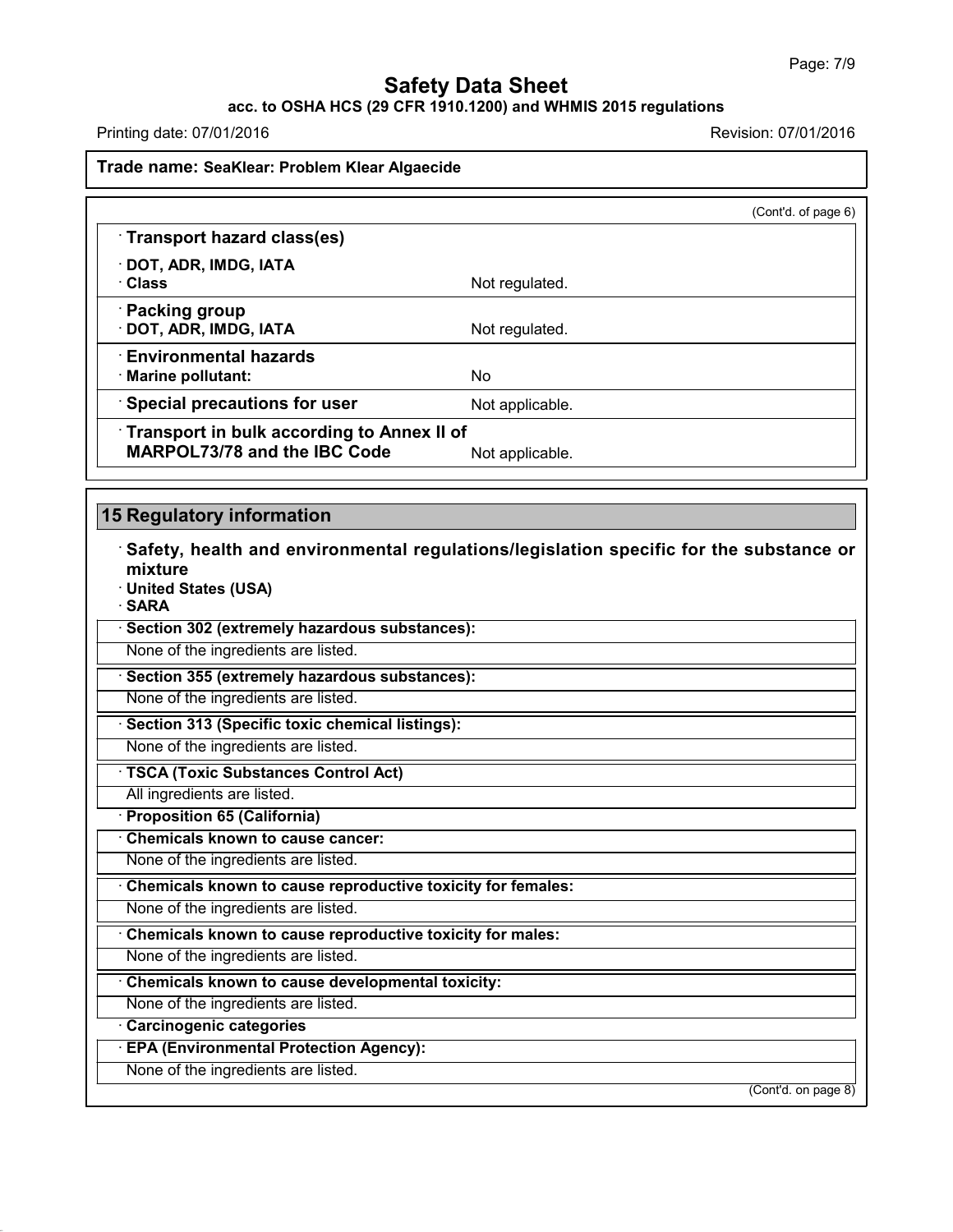**acc. to OSHA HCS (29 CFR 1910.1200) and WHMIS 2015 regulations**

Printing date: 07/01/2016 Revision: 07/01/2016

**Trade name: SeaKlear: Problem Klear Algaecide** (Cont'd. of page 7) · **Federal Insecticide, Fungicide, and Rodenticide Act (FIFRA)** EPA Product Registration #: 46043-29-45729. This chemical is a pesticide product registered by the Environmental Protection Agency and is subject to certain labeling requirements under federal pesticide law. These requirements differ from the classification criteria and hazard information required for safety data sheets, and for workplace labels of non-pesticide chemicals. Following is the hazard information as required on the pesticide label: PRECAUTIONARY STATEMENTS HAZARDS TO HUMAN AND DOMESTIC ANIMALS KEEP OUT OF REACH OF CHILDREN PROLONGED EYE AND SKIN CONTACT MAY CAUSE SEVERE IRRITATION CAUTION: Wait at least 1 hour before entering pool after treatment with this product. Harmful if absorbed through the skin. Avoid contact with skin and clothing. Wash with soap and water after handling. Remove contamiated clothing and wash before resue. Do not get into eyes. ENVIRONMENTAL HAZARDS This product is toxic to fish and aquatic organisms. PHYSICAL OR CHEMICAL HAZARDS Product is not flammable. Do not allow this product to come into contact with acids or oxidizing agents under conditions other than as described in the directions for use. Add this product to water only. Negligent mixing of this product with acids or oxidizing agents may cause release of poisonous corrosive hydrogen bromide or bromine gas. Reducing agent. · **IARC (International Agency for Research on Cancer):** None of the ingredients are listed. · **NIOSH-Ca (National Institute for Occupational Safety and Health):** None of the ingredients are listed. · **Canadian Domestic Substances List (DSL):** All ingredients are listed. · **Chemical safety assessment:** A Chemical Safety Assessment has notbeen carried out. **16 Other information** This information is based on our present knowledge. However, this shall not constitute a guarantee for any specific product features and shall not establish a legally valid contractual relationship. · **Date of preparation / last revision** 07/01/2016 / - · **Abbreviations and acronyms:** ADR: European Agreement concerning the International Carriage of Dangerous Goods by Road IMDG: International Maritime Code for Dangerous Goods DOT: US Department of Transportation IATA: International Air Transport Association CAS: Chemical Abstracts Service (division of the American Chemical Society) LC50: Lethal concentration, 50 percent LD50: Lethal dose, 50 percent PBT: Persistent, Bioaccumulative and Toxic vPvB: very Persistent and very Bioaccumulative NIOSH: National Institute for Occupational Safety OSHA: Occupational Safety & Health LDLo: Lowest Lethal Dose Observed · **Sources**

Website, European Chemicals Agency (echa.europa.eu)

43.0

Website, US EPA Substance Registry Services (ofmpub.epa.gov/sor internet/registry/substreg/home/

(Cont'd. on page 9)